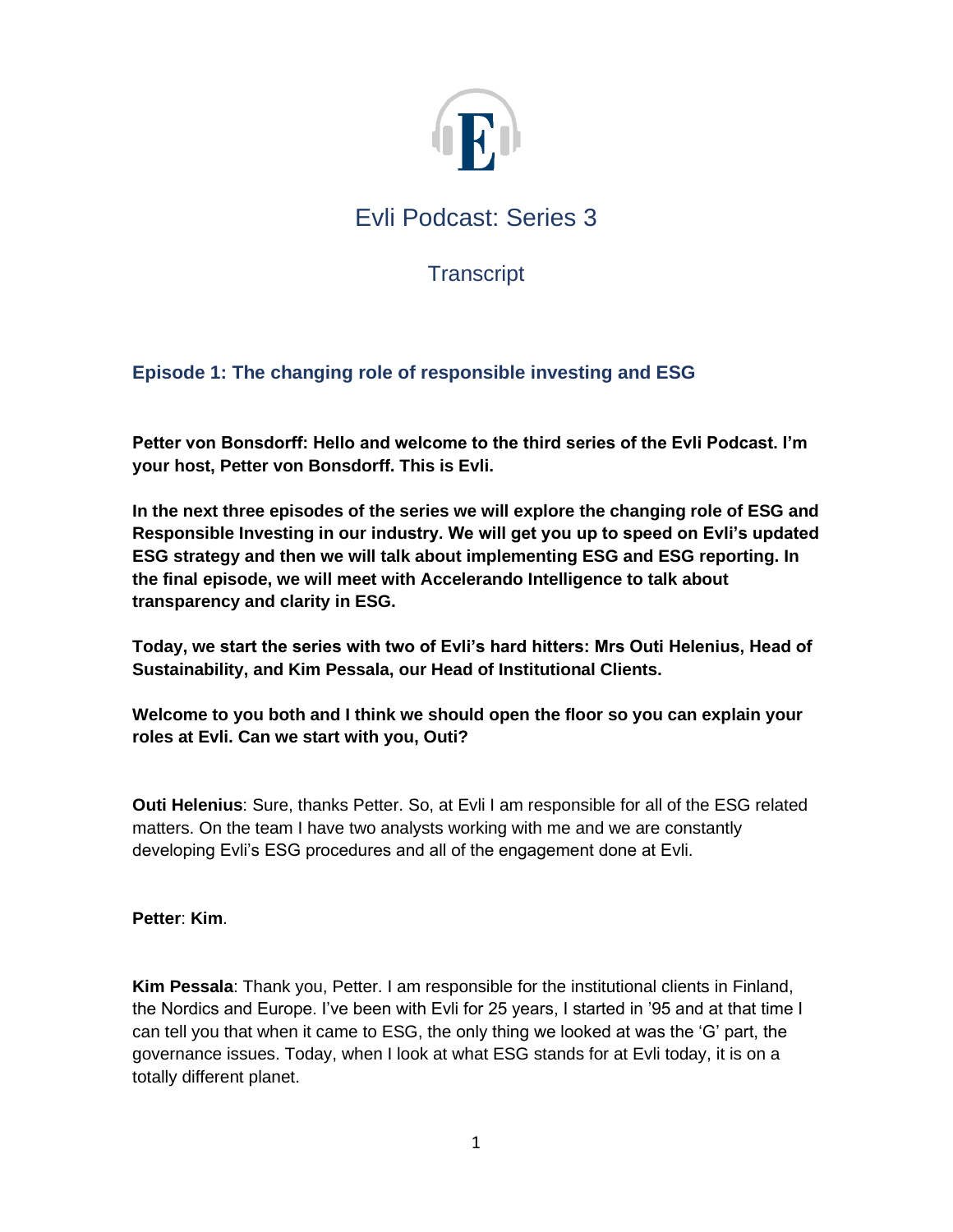**Petter**: **Thanks. It's fantastic to have you here and we can start this series devoted to ESG talk. So, let's kick off things by putting the cat well and truly among the pigeons. Has ESG simply become about 'Greenwashing?', Kim?**

**Kim**: My simple answer to that question is, no. But as we all know, the trendy phrase 'Sustainable Investment Solution' is super strong. Sustainable investment has been attracting a lot of assets lately on behalf of the Traditional Investments Fund. So, a lot of Asset Managers like to highlight how green they are and how everything they do is somehow related to ESG.

For me, greenwashing is a way to capitalise on environmentally sound products by conveying a false impression that, for example, an equity product is environmentally sound. For us it's pretty easy to fight against the greenwashing: look at the facts and back up your claims. Report details on your investments and how they have a positive impact on the ESG. It is also important that you have some exclusion policies. There are some companies that are harmful for the environment.

Some of those companies you just have to exclude. We practice 'engagement,' but with some companies we know it wouldn't matter how much we engage them, it wouldn't stop them from acting harmfully and polluting the environment.

## **Petter: I have to ask you a question, Kim, about fighting greenwashing. Is it really the fund manager's job to fight green washing? Isn't it the regulator's task?**

**Kim**: I think it's everyone's task. The regulators are actually doing great work here. Sometimes I wonder if they are doing too much work when I look at what the EU is demanding us to report and they are steering money into more green investments. I still think that ESG should not just be about nice words and fancy reporting. It should also have a positive impact on the SDG, the Social Development Goals. And, of course, everyone should be able to understand it. It should be very transparent. It's also important that our ESG values should be aligned with most of our clients' values.

### **Petter: So, transparent and easy to understand. Outi, what's your take on greenwashing?**

**Outi**: I would say that if you really want to prevent greenwashing, you have to be clear and exact. What are the ESG indicators that you are taking into account and what is the impact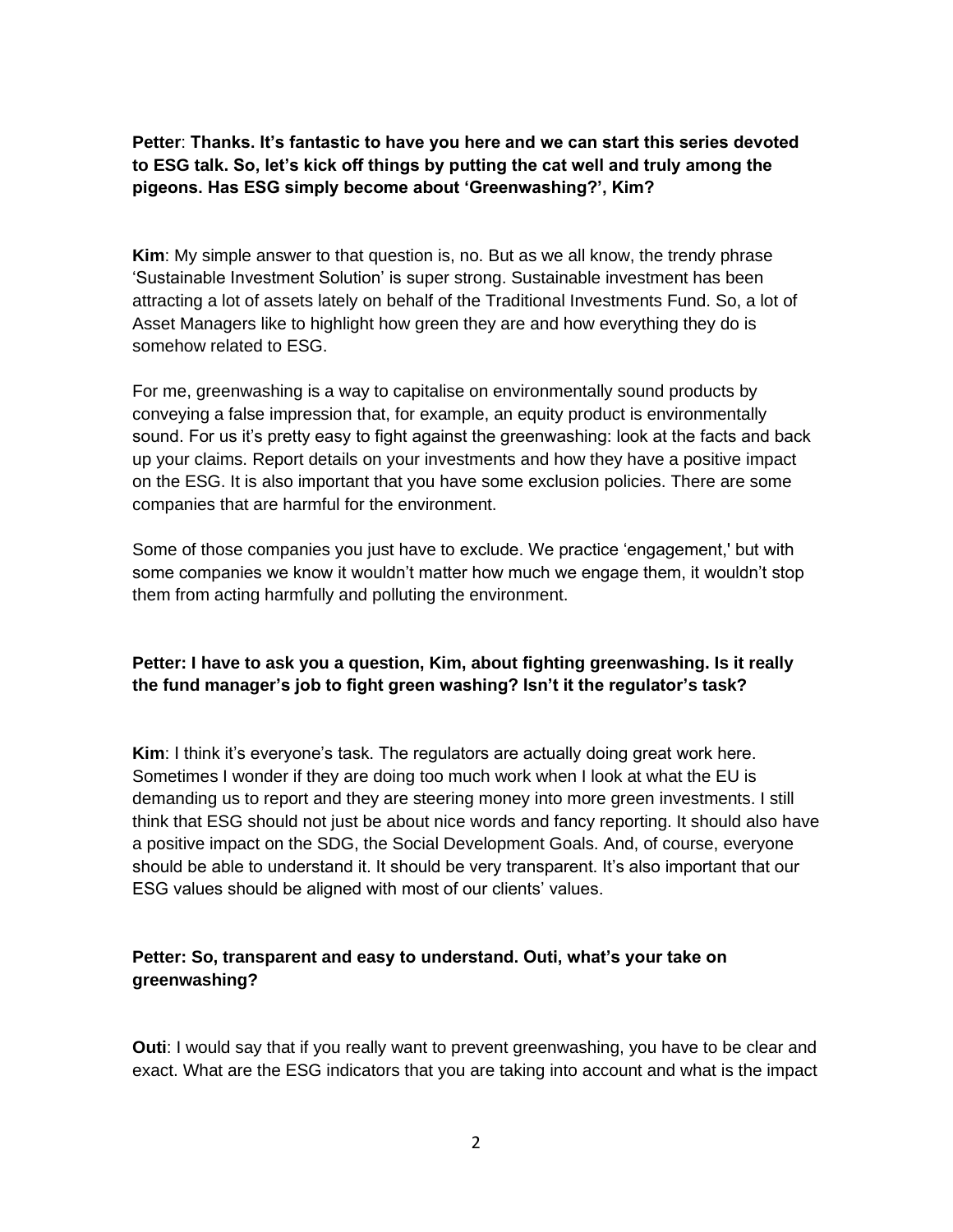of the these ESG indicators on your investment strategy? If you have that well-defined and communicated clearly to the client, then everyone has the same understanding of what we do with ESG and how we tackle the SDGs that Kim discussed earlier. I would also emphasise what Kim says about 'transparent reporting.' Without this it is hard for the client to see that we are doing what we have been promising.

## **Petter: A question to you. It's a yes, no question. Is it greenwashing or ESG pretension if a fund manager has no reporting on ESG matters?**

**Outi**: That is tricky because there could be several reasons why you don't have reporting in place. For example, if you invest in the small or micro-cap companies in the EM markets, those companies don't report anything. I would say that it is still important to have some reporting in place because, as I said, otherwise it's difficult for external forces to see that you are doing the things you promised.

**Kim**: I would say, no. Of course, it's good to have reporting and one may wonder how the process works if there are no indicators in place. I would be more worried if there was just fancy reporting and no ESG integration into the portfolio and with investment strategies. That is greenwashing.

**Outi**: So, basically, you need to have both in place, the ESG integration and the reporting.

**Kim**: Exactly.

## **Petter: Great. Now, as we record this the world is gripped by the Covid-19 pandemic, the likes of which we have never seen. So, I ask you, why are we talking about ESG at this point in time?**

**Kim**: We must remember that Evli's mission is to increase client's wealth sustainably and according to their individual targets. The mission statement was updated this year with emphasis on creating wealth sustainably. It's about making responsible investment decisions and integrating responsible operations into everything we do. We believe at Evli that incorporating sustainable issues in managing client's wealth is the optimum solution, in the long run, to achieve long term targets.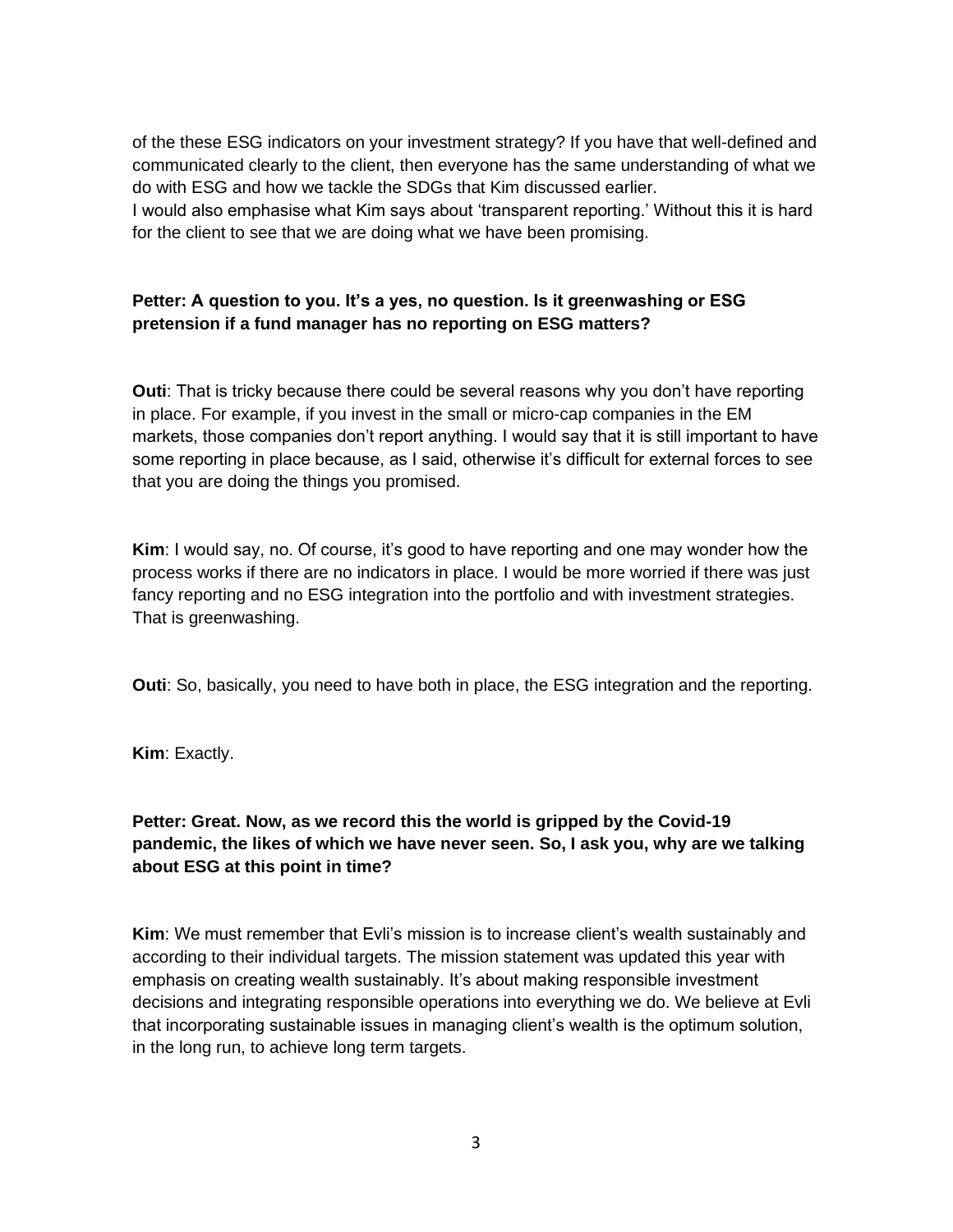The importance of incorporating ESG issues in investment strategies is increasing all the time. Companies realise that it has a positive effect on their business and shareholder value. We are all aware of the environmental challenges the world is facing and inevitably we want to take our responsibility on the path to a cleaner environment. Responsible investing has been a part of Evli's investment strategy for decades. In recent years the importance of ESG has exploded.

## **Petter: You say we want to take responsibility for our path to a cleaner and more sustainable environment. Is this why we want to talk about how Evli is sharing the burdens?**

**Kim**: Yes. We want to take small steps towards a cleaner future.

**Outi**: Well stated, Kim. I would also emphasise here that nowadays we have much more information available than, for example, 10 years ago. Responsible investing actually started from excluding different companies due to the simple fact that ESG instigators were still evolving at that time, so nowadays we have huge amounts of ESG data available, and you can even build investment strategies slowly based on ESG indicators. The other thing that I have been thinking about is, for example, 20 years ago we did not have any access as to how companies manufacture products and what is the underlying supply line. Nowadays, as everyone has mobile phones, it's possible to go to the place where the clothes are manufactured, at the front of the factory and take pictures, view how employees are treated, the working hours and BOOM upload it to Twitter, for example. So, what has changed and why we are talking about ESG now is because it has become a material issue that you need to take into account when making investment decisions.

# **Petter: So, it's actually the investor's desire to understand that their equity or capital is not abusive and actually put into good work?**

**Outi**: Yeah, Yeah. Exactly.

**Petter: Let's move on to talk about then what has actually changed. We're talking about an updated strategy but what have we updated and why? If we can start with you, Outi.**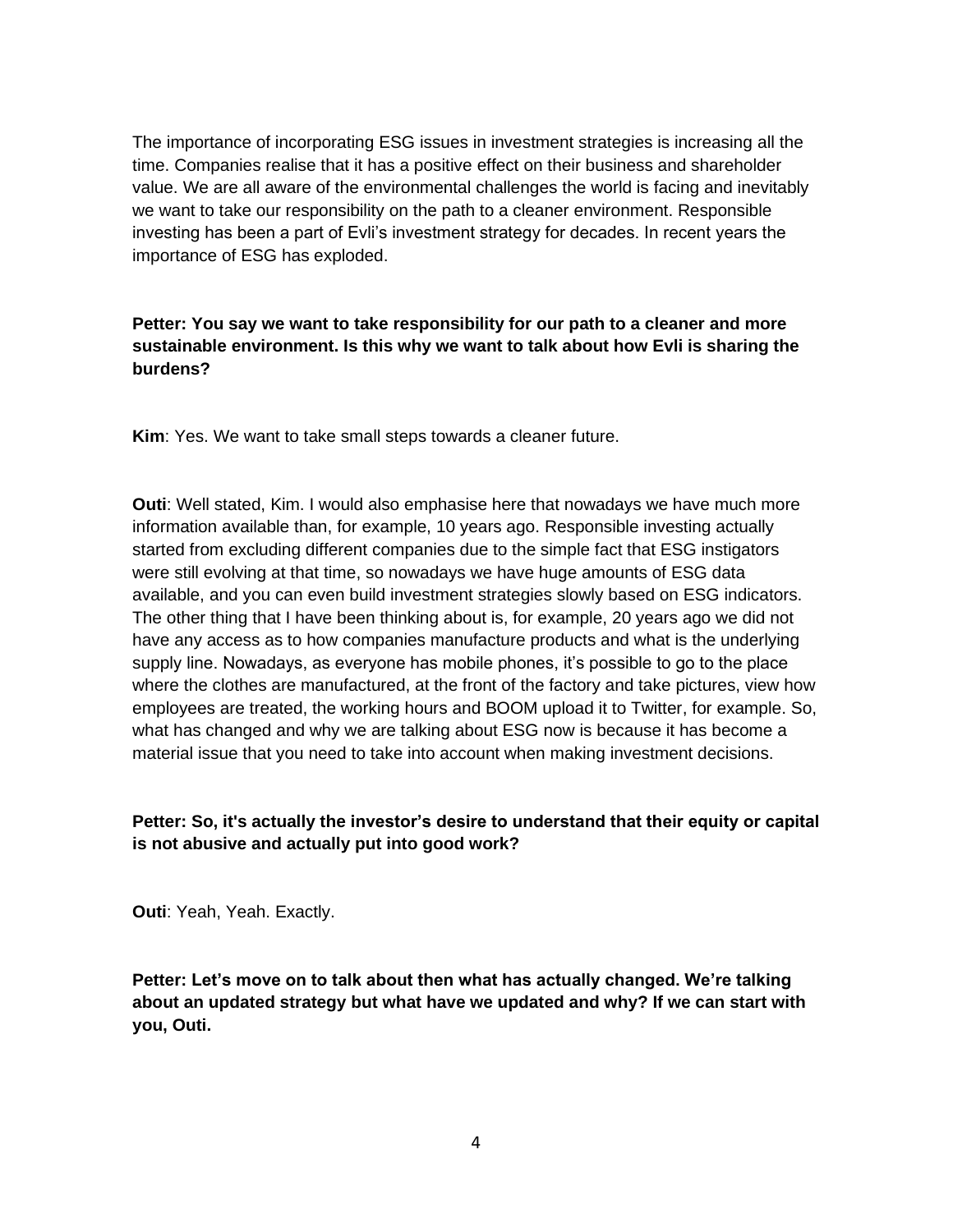**Outi**: Sure. I would emphasise that Evli has had a strong approach to responsible investing, so this is not something new for us. When I joined Evli…

#### **Petter: When was that?**

**Outi**: That was roughly five years ago. 2015. My task was to talk to portfolio managers and discuss how they were taking ESG matters into account. One of them told me, 'Outi, I don't have anything relating to ESG in my investment strategy'. However, when we went through his work, we actually discovered several governance related factors and environmental checks that he always does when doing investments. He just didn't know that was ESG.

### **Petter: That's interesting. So that's how the mode of the day changes.**

**Outi**: Yes, and this year we made a slight update to our strategy. Responsible investing was made one of our focus areas. Then we set four targets for the coming years. So, first we want to deepen the ESG integration in portfolio management. The second goal is to improve our ESG reporting for funds and for our client portfolios. The third target is to set separate climate targets and the fourth one is to launch ESG specific funds, for example, the 'Green Bond' fund that we just launched one month ago.

### **Petter: Hey, this is more than a mouthful. Are we really doing all this?**

**Outi**: Yes, yes, we are. Because actually we have already been seeing the new reports for our funds. So, these are now available on our website. You can go and look there.

**Kim**: Back to the question, Petter. Why are we updating our strategy? Because we feel this is very important and probably the most important issue our industry's facing looking forward. What are we doing? We are raising the bar to the level of how we want to analyse and be more transparent when looking into ESG issues. But it's not very easy for the portfolio managers because ESG is not black or white. There aren't any checklists to follow and most of the information is non-financial and it's not always easy to find and understand how companies are dealing with the ESG numbers and analysis. We've worked very hard to be able to provide the best tools and analysis for our portfolio managers, so that they have a good understanding of what their fund's ESG position is.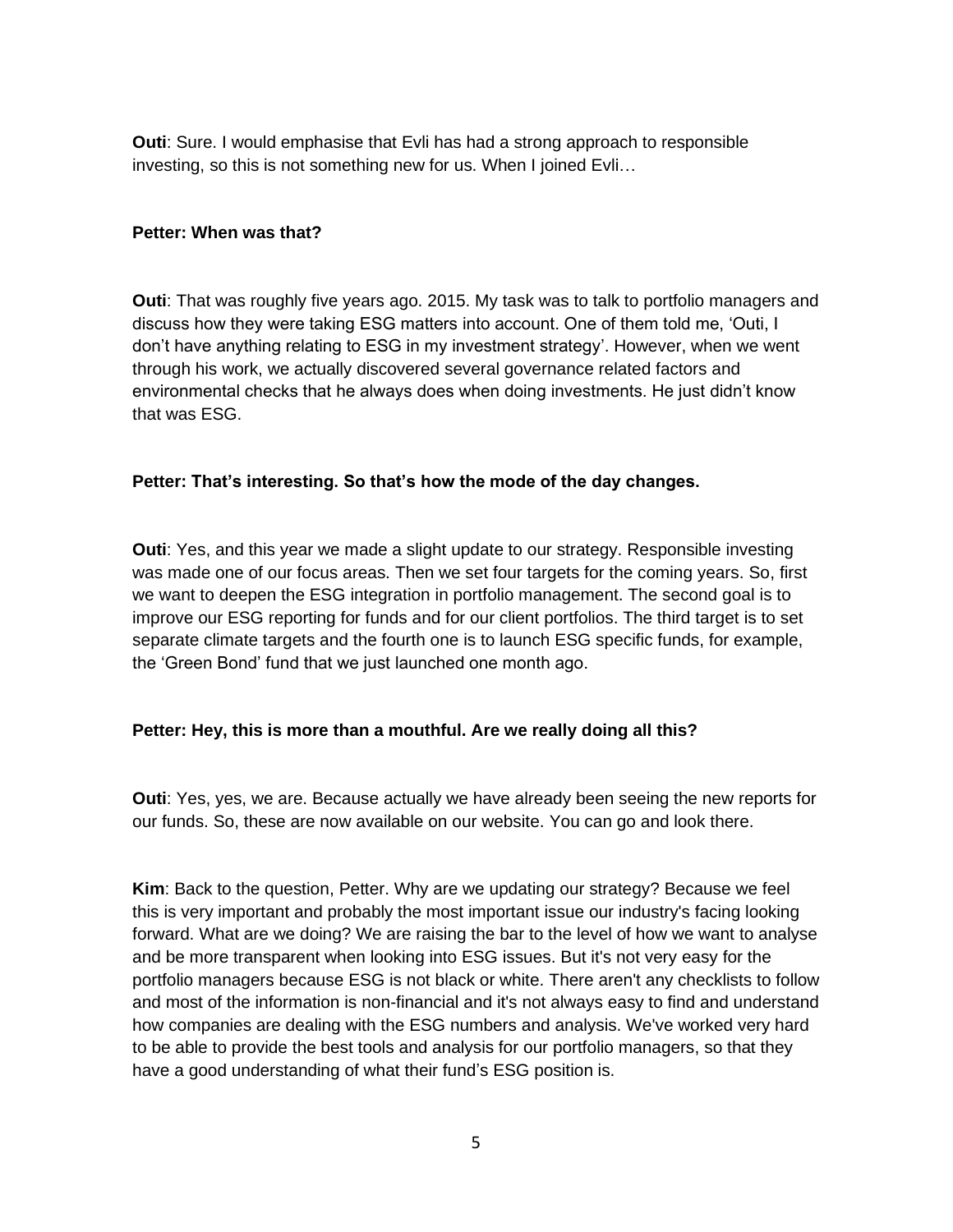## **Petter: Do you mean, Kim, that Evli seeks to define ESG or do we want to be clearer about what the investor is getting in terms of ESG?**

**Kim**: I think the most important thing is that investors understand how we look into ESG and what we demand from companies when we look at different ESG criteria.

### **Petter: So, clarity and transparency of analysis is what we are seeking.**

**Outi**: And if I may add here, this year we have been buying some new ESG data. And it is simply due to the fact, as Kim was saying, that ESG is such a complex thing that you can't rely on one ESG provider. So, now we have two ESG data providers who both give their own opinions on how companies are rated based on ESG instigators.

# **Petter: Okay. I'm going to pitch you against each other because Kim, you were saying that there is no checklist. Outi, you're saying that there is data. How do we combine this? Kim, you're referring to knowledge and Outi you're referring to usage of knowledge. Can you explain?**

**Outi**: Well, basically I would say here that it is really hard to compare different companies based on their ESG indicators. For example, I have a paper company and I have a grocery store, which one of them is more responsible? I don't know. Actually, that is the place where the ESG data providers comes into play. So, they cannot try to make the companies and their ESG indicators easy to compare, easy to measure. And, of course, since they are trying to quantify some information that is usually not quantitative, then we end up with a situation that is that it's not black and white.

### **Petter: Okay.**

**Kim**: I would say the challenge is also that there might be even too much ESG data that companies are publishing. It's a zoo of ESG data and many times it's not audited and it's really hard to back up were numbers come from. So, the portfolio managers have to just take more time to do a deeper analysis of what the company is doing and how to compare different sectors regarding the ESG data.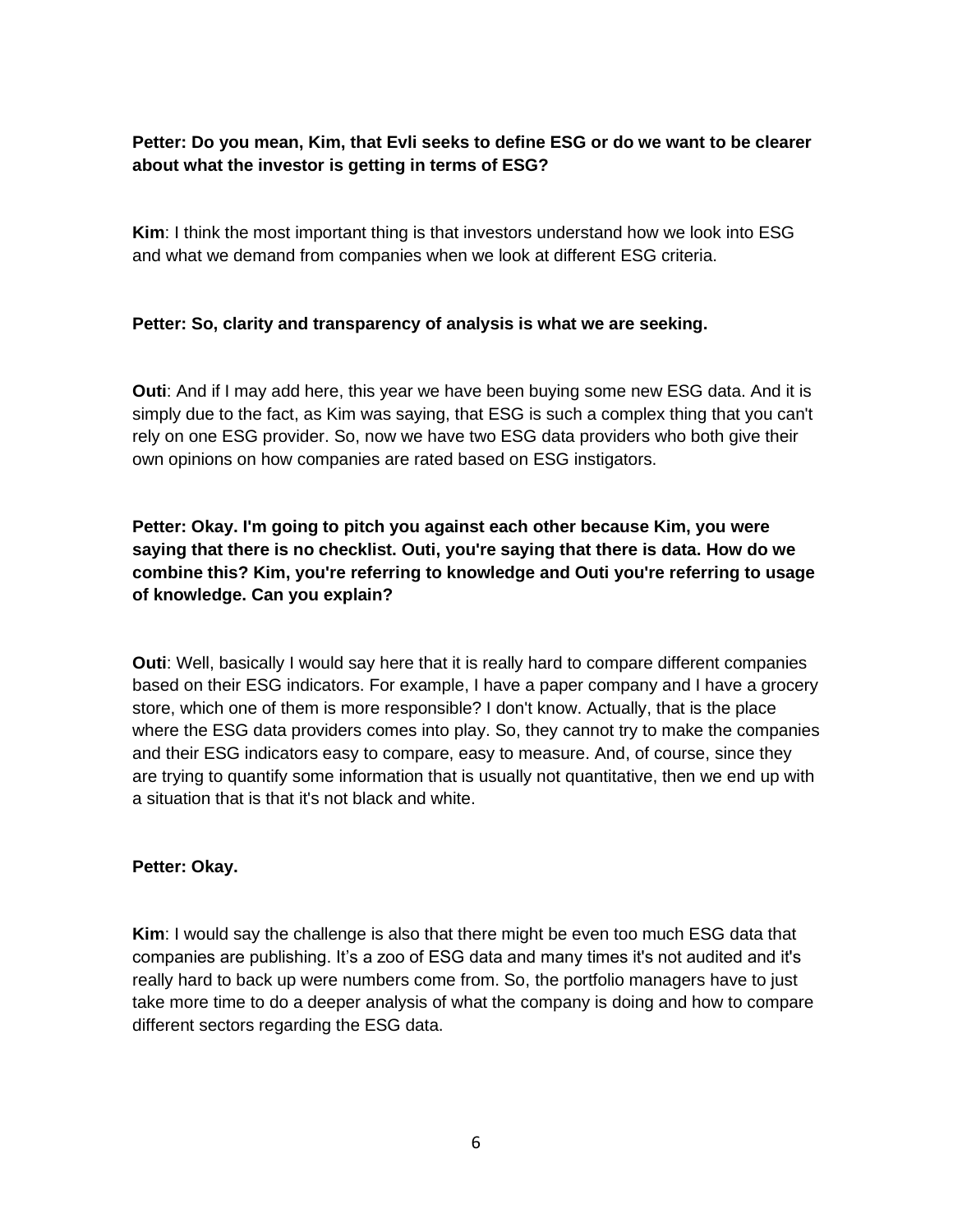**Petter: Okay. Now, let's go further here. I think this data is really cool, but let's roll on still. I want to get a little controversial again and stir up emotions. It has been said that ESG is merely an investment strategy. Kim, is this the case?**

**Kim**: No, it's not just an investment strategy. Although it's true that ESG is a part of every investment strategy in Evli. It is extremely central in how we achieve and build our clients' long-term solutions. But I would say that ESG is much more than just that in Evli. Evli is a company that wants to carry its own responsibility in how we shape a better future. We are a strong believer that raising the standard of responsible investing also has a positive impact on Evli's values. Effective and visible ESG practices are also increasingly important to an employer's brand. Young, talented employees nowadays demand that the company they work for has high responsible standards.

### **Petter: Do they ask you for this in interviews?**

**Kim**: Yes. It definitely helps when you are going to interview.

### **Petter: So, you get interviewed?**

**Kim**: Yes, that actually happens. Especially with the younger, talented people. They want to know that the company has sound practices.

### **Petter: Okay. Little hint to everybody seeking work in Evli: ask.**

**Kim**: Another aspect is that we Finns are very lucky to be living in a country where we always have clean air, water and we are close to nature. And looking forward, we know that climate change is by far the biggest threat that we are facing. So, inevitably we feel that we all have a responsibility to act now to slow this trend from temperature rising. We have just published our climate change principles where we clarify how, at Evli, we measure the impact and report on climate change-related issues.

# **Petter: Okay. Let's rephrase here a little bit, Outi. Can you continue on climate change because I moved over from the question there? What kind of a starting point does that provide?**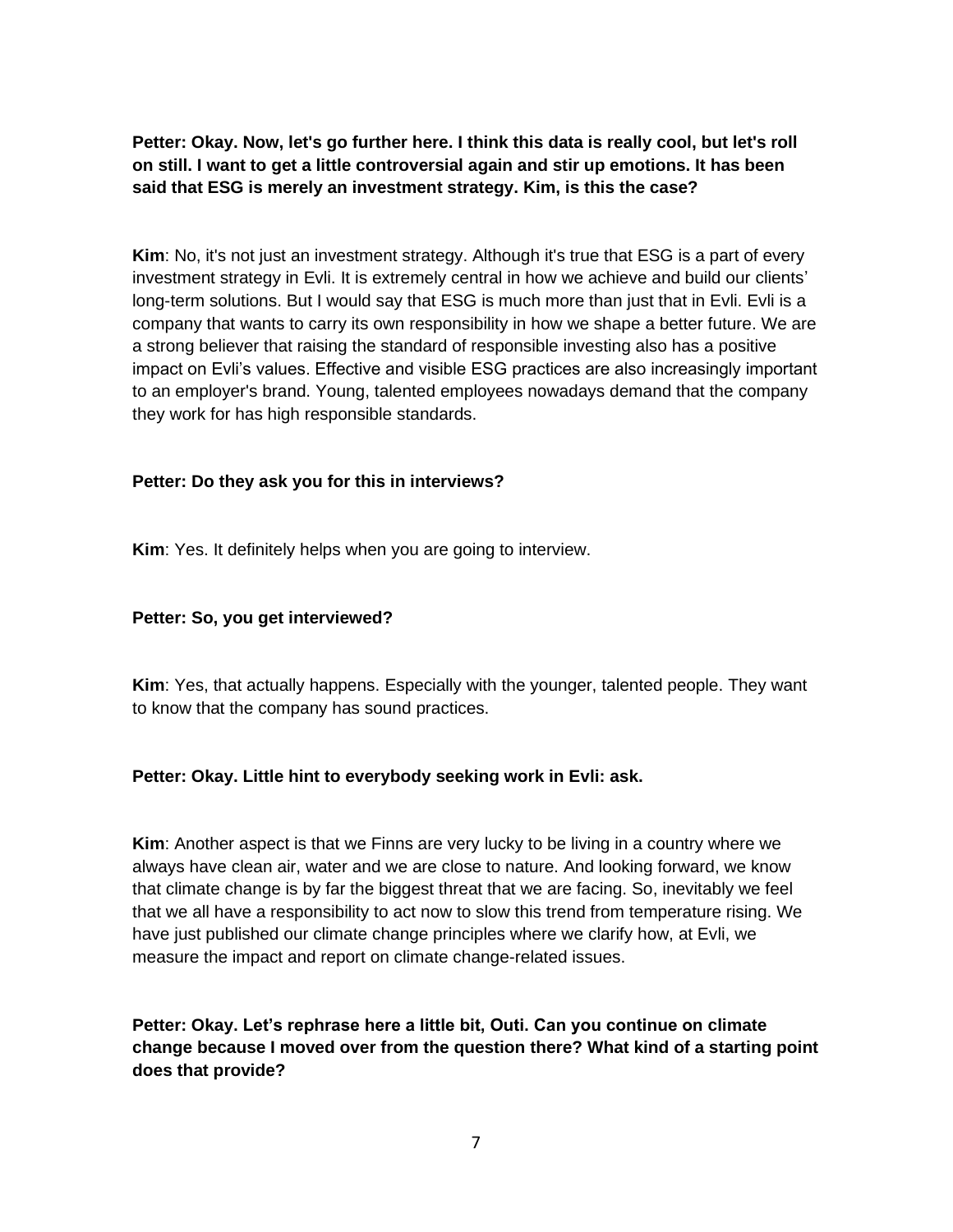**Outi:** Yeah, that's right. We published the climate change principles roughly one and a half years ago. But I think that actually, to be honest, those aren't enough. That is the reason we have set in place that we want to have clear climate change-related targets and define our ambition to do our own work related to climate change. This work has just started, so we don't have anything ready yet, but I think the coolest part in this development work is that we have the whole organisation working on it. We have the portfolio managers, we have Kim, we have me, we have even our CEO. They're trying to define what would be the best way to tackle climate change-related issues. What targets we can set, what are the indicators that we should follow? So, I think that this work just started now.

### **Petter: Okay. So, in short then ESG is not an investment strategy, but more a way to direct investors' money. Would you agree to that?**

**Outi**: Yeah, and a way to make sure that everything is taken into account.

## **Petter: Ok. To sum up, my final question to you both is this, why is it important to look backwards in order to move forward? And how has Evli dealt with all these tricky aspects? I'm going to give this to you, Outi, because you were talking about moving forward just a second ago.**

**Outi**: Yeah, sure. I think that it is important to look backwards in order to understand what has worked well and what hasn't. If I think about us at Evli, one aspect that we have always believed in is that ESG needs to be done in a systematic way. That is the reason we have been building the ESG database now for four years. Of course, that has taken some time. So it's not the fastest way to do it, but, on the other hand, when we have the ESG database available, it will be easier to build the tools and the reporting based on it.

### **Petter: Do you also build processes for using the data?**

**Outi**: Yeah. Because, for example, nowadays we have limit controlling based on the ESG database that we have. So, for example, when we say that we are excluding the tobacco companies, the portfolio managers can't even invest into them because we have the ESG data in the trading system integrated. And regarding responsible investing, I think it is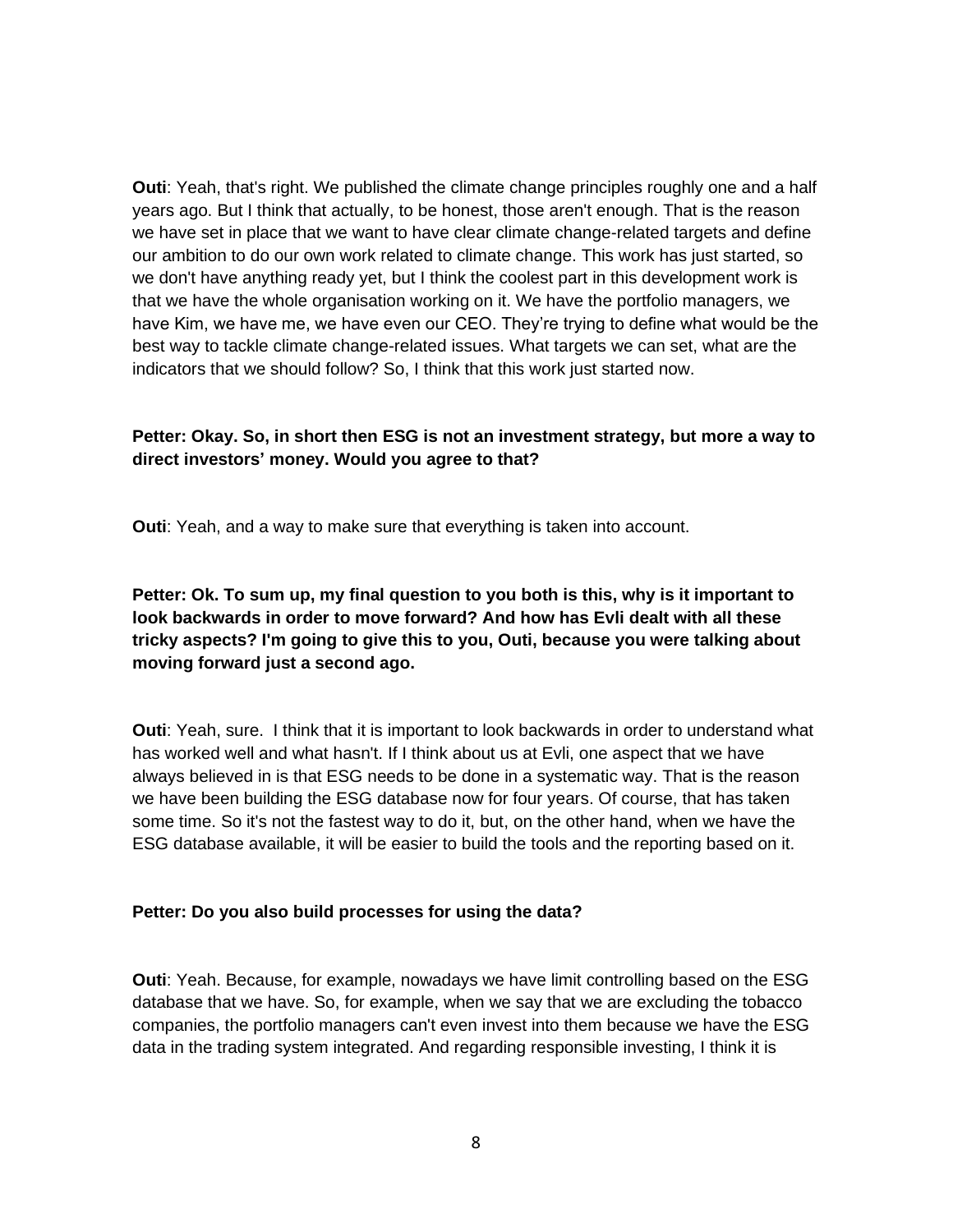always really, really important to be moving forward. You always need to develop your processes and how you are doing the responsible investing.

### **Petter: Thank you. Now Kim, what is your take on why it's important to look backwards and then go forward?**

**Kim**: Well, Petter, ESG is seldom black or white. Navigating responsible investing values is not easy. What is right or wrong? What is the general value among our investors and clients? Our history has shown that one should not be too fast in implementing new, fancy issues. Instead, we always want to understand the facts and implications before we change our ESG principles. We might be a bit slow in changing our ESG standards, but our course is steady, and we think that's the right strategy to move the world to a more sustainable future.

## **Petter: To slowly go forward and apply strategy changes. Is this what our investors can expect also in the future?**

**Kim**: Yes. We do nothing very fast and without looking into the implications. It's almost dangerous to do hasty changes in ESG principles and starting to exclude big sectors. Finally, when talking about Evli's responsible investing principles, one should always remember Evli's core value about honesty. We feel that candour is the highest level in Evli's responsible investment strategy, and there shall never be any hidden agendas. I think that's really important when talking about ESG responsible investing, that we are very open and true to our clients

**Petter: Hear, hear. That was 'words and no song' as we say in my language. Well, thank you, Outi. Thank you, Kim, for today. Today, we discussed that ESG is a forceful trend from many directions. This calls for ESG work at the asset managers' level that is impactful, easy to understand and transparent. We also discussed that investors want to know that their capital is going into good causes and not being abused. And not only are investors keen to understand the ESG message of Evli, but also of others like future employees, shareholders, and even the broad public. Good strategies are not easily created. We also heard from Kim here.**

**This ends the conversation for this time. Thank you very much. Once again, these will be found as written blogs on our home pages where you can find them. And in**